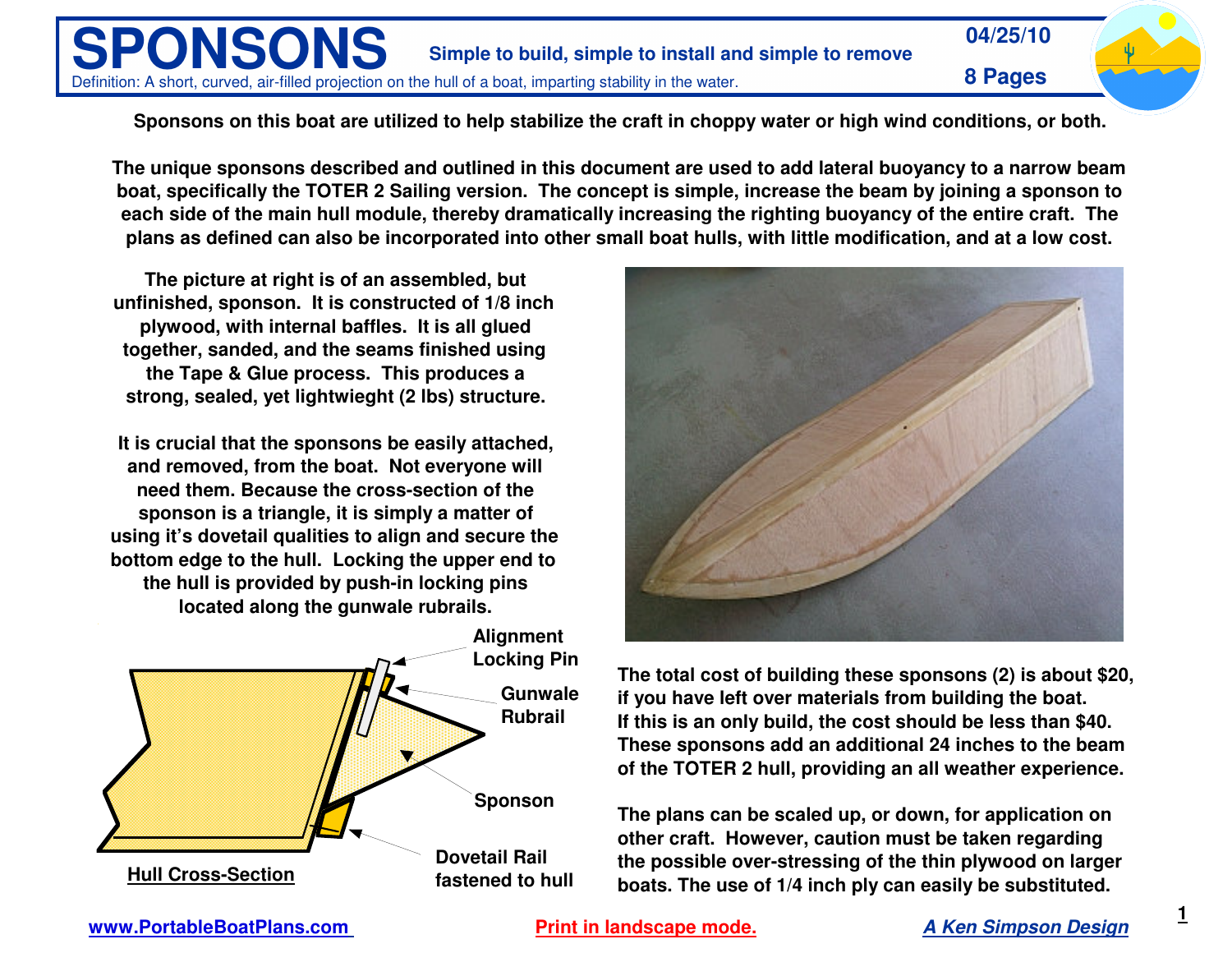# **SPONSON PLANS and ASSEMBLY**

**Murphy's Law of boat building: The glue dries before the mistake is found.**

**Knowing this ahead of time will save hours of frustration.**

**Boat builders credo: Measure twice, cut once.**

**Now, start by laying out <sup>a</sup> Sponson Top Panel. Do this by laying the plywood sheet against the side of the hull, and trace the outline of the Gunwale. Add the 24 inch radius to the bow end at the 45" length, and cut out the panel. Do this for both top panels, and mark them port and starboard. Refer to the photos on the following page for additional information. In assembly, the good side of the plywood is always the outside.**

**Next, cut the Side Panels from the plywood. Remember, if you use <sup>a</sup> jig saw, it's best to cut with the good side of the plywood facing down. Lightly sand the cut edges to remove splinters.**

**Follow the pictorial assembly steps, on the following pages, to complete the construction of the 2 sponsons.**

**The one common theme must be accuracy. Double check fits prior to gluing, and insure all seams are completely sealed. The glue recommended is TiteBond 3, <sup>a</sup> waterproof wood glue that dries hard, is non-toxic, and easy to apply. Follow the directions for the Tape & Glue Process that can be downloaded free from: www.PortableBoatPlans.com**

**Finishing of the completed sponsons is as important as the construction. I recommend the use of Marine Spar Varnish, as it provides <sup>a</sup> waterproof, UV stabilized and <sup>a</sup> good looking finish. However, exterior or marine grade paint can also be applied, and that is the builders choice.**

**Good luck with your project.**

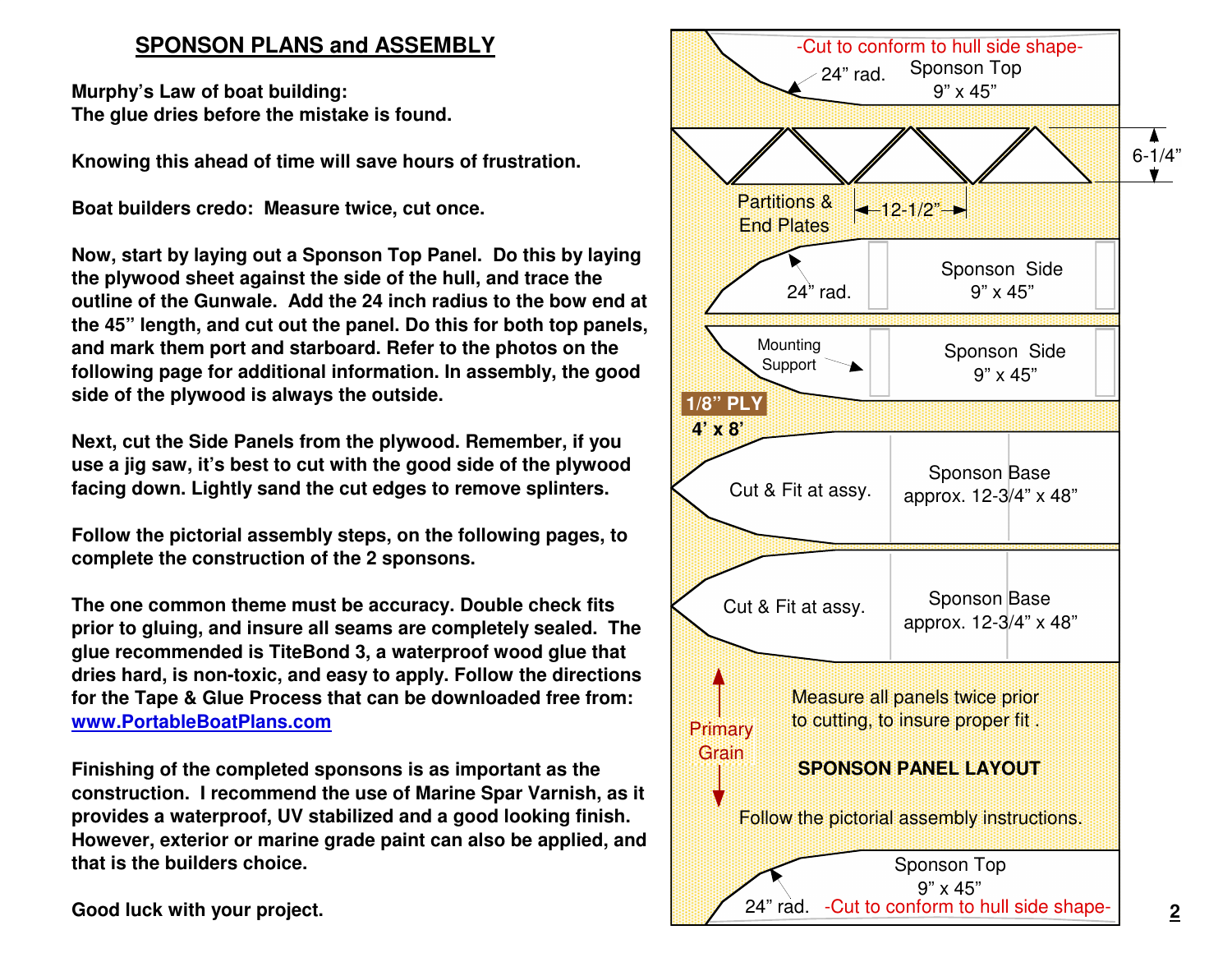## **PHOTO ASSEMBLY SEQUENCE**



**Use masking tape to hold everything together while glue is curing.**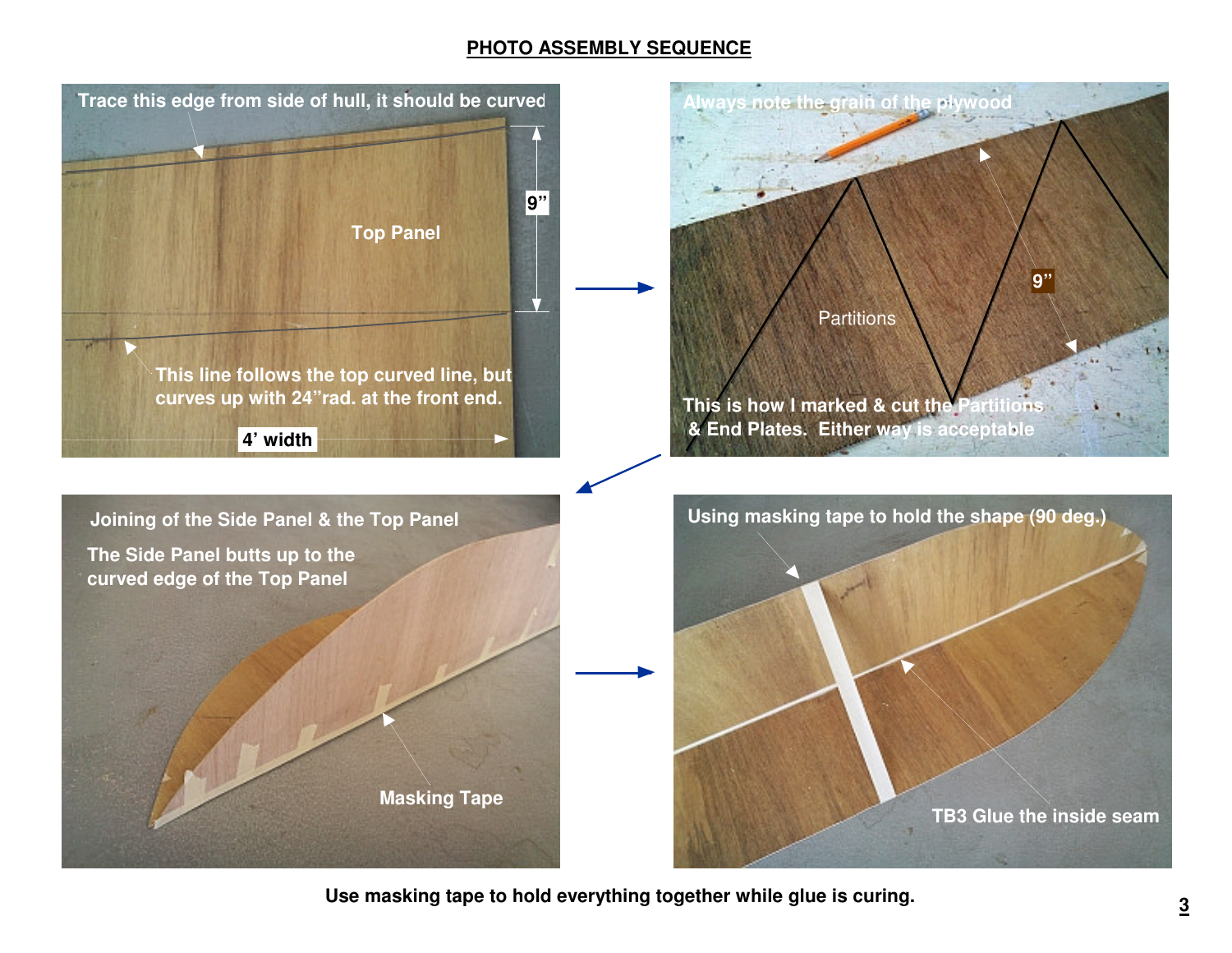## **INITIAL SPONSON ASSEMBLY**



**Insure that partitions fit flush to edges of the panels. Trim if necessary.**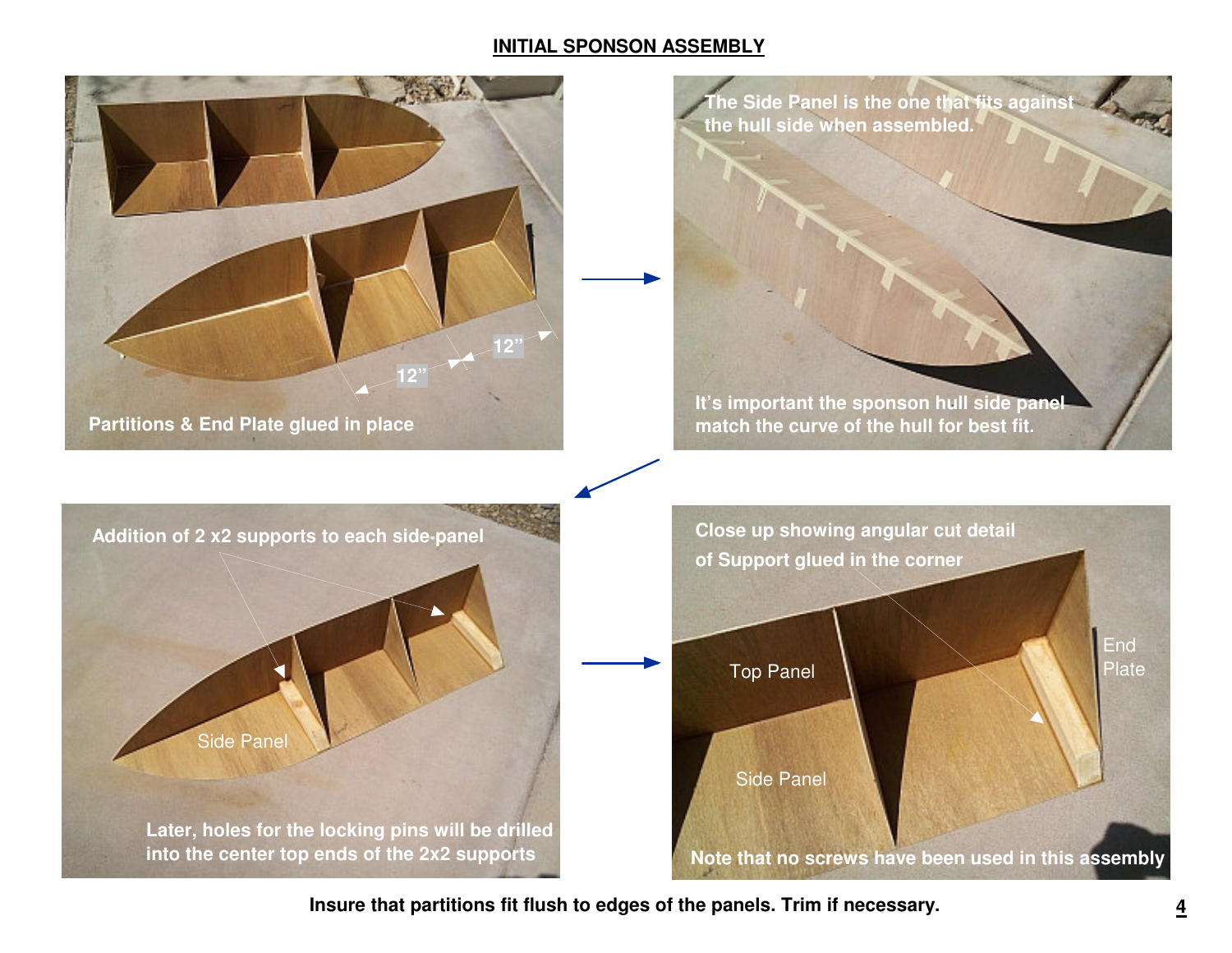#### **SPONSON BASE ASSEMBLY**



**Allow glue to cure at least 6 hours at room temperature.**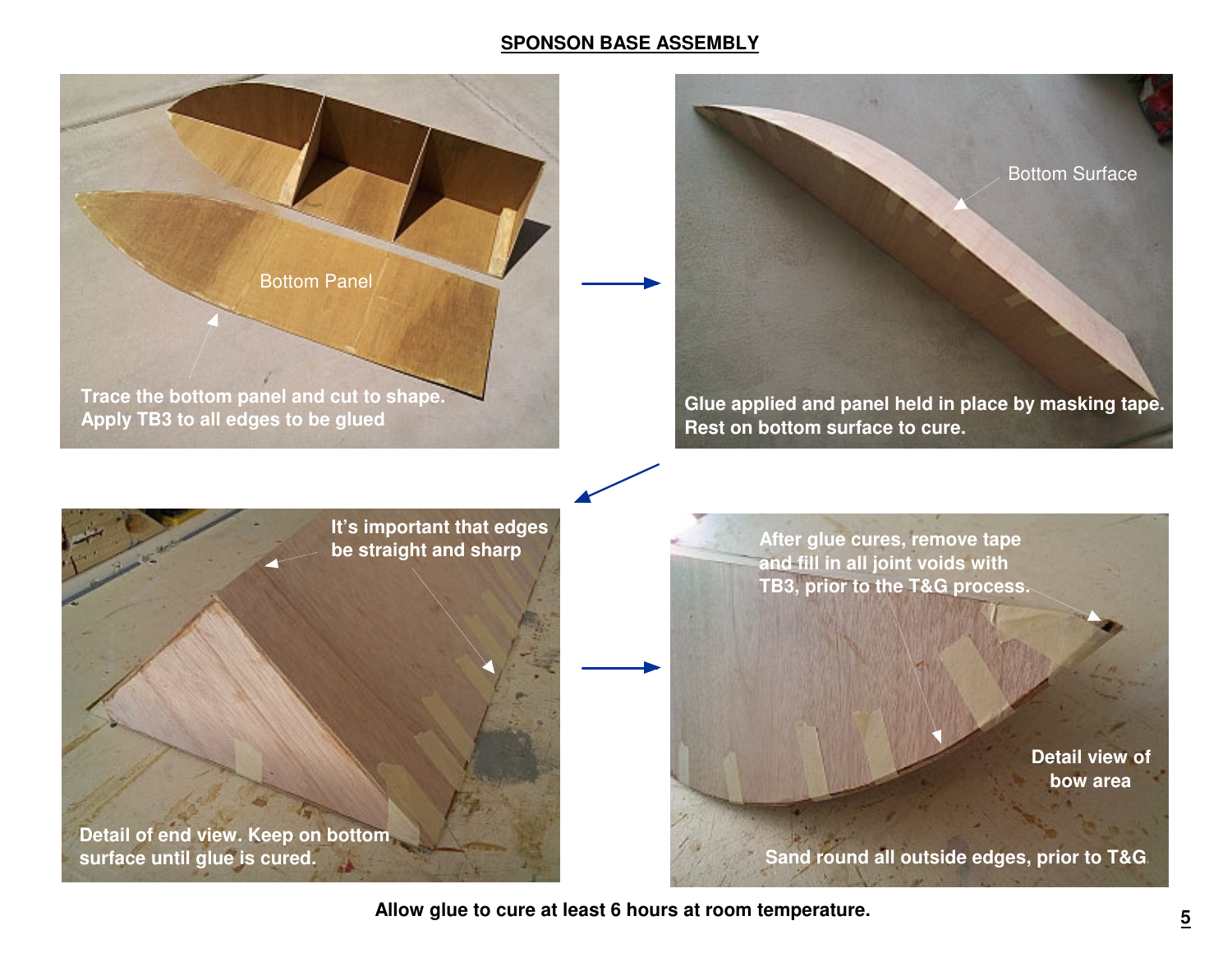#### **DOVETAIL RAIL ASSEMBLY**

**Tape & Glue all seams . Download the T&G Process Plan from : www.PortableBoatPlans.com**

**Allow to cure overnight**

**You will notice that no screws were used in the assembly of the sponsons.**





**Fitting, gluing and screwing the Dovetail Rail is very critical to the overall integrity of the assembly. An End Stop should also be added to help in final assembly alignment. Glue and screw (#6 <sup>x</sup> 3/4") from the inside the Dovetail Rail, only after fitting the Sponson in place, and marking the rail base location. Then mark, glue and apply screws every 3" from inside. The fit should not be too loose. Allow for finish. After the glue is cured, again fit the Sponson in place, and drill the 1/4" holes for the locking pins. The pins are 4-1/2" long, and should go into the center of the sponson support to <sup>a</sup> depth of 2-1/2" , allowing <sup>a</sup> 1/2" to protrude above the rubrail, enough to grab and pull the pin out for disassembly. Refer to assembly sketch on page 1.**

**Typical assembly of the Sponson to hull: First place it into the Dovetail Rail, align to End Stop, then push it under the Gunwale Rubrail. Finally, press in the Locking Pins to secure the assembly.**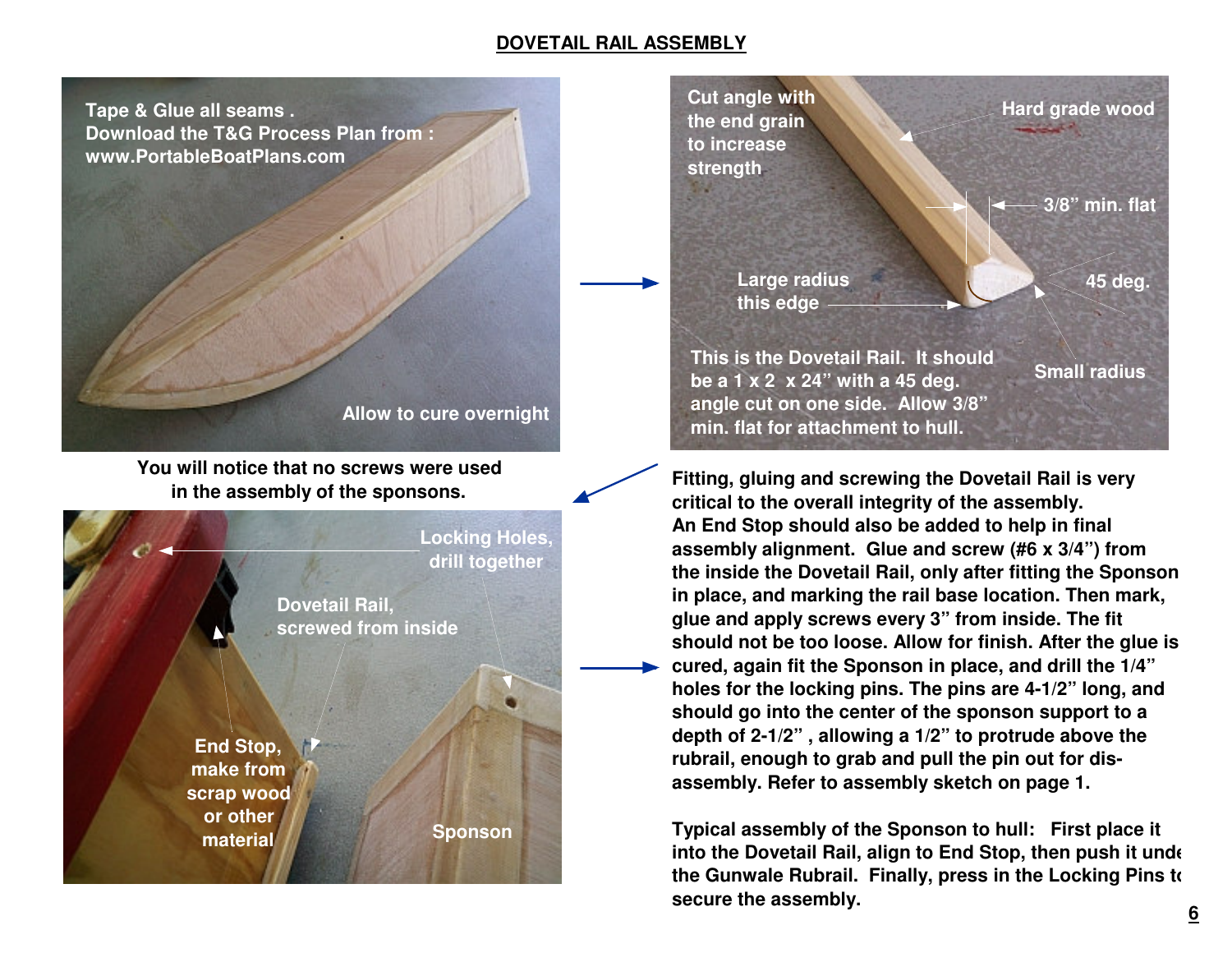## **ASSEMBLY PHOTOS**



**For transport, the Sponsons together occupy only <sup>a</sup> square foot wide by 45 inches in length.**